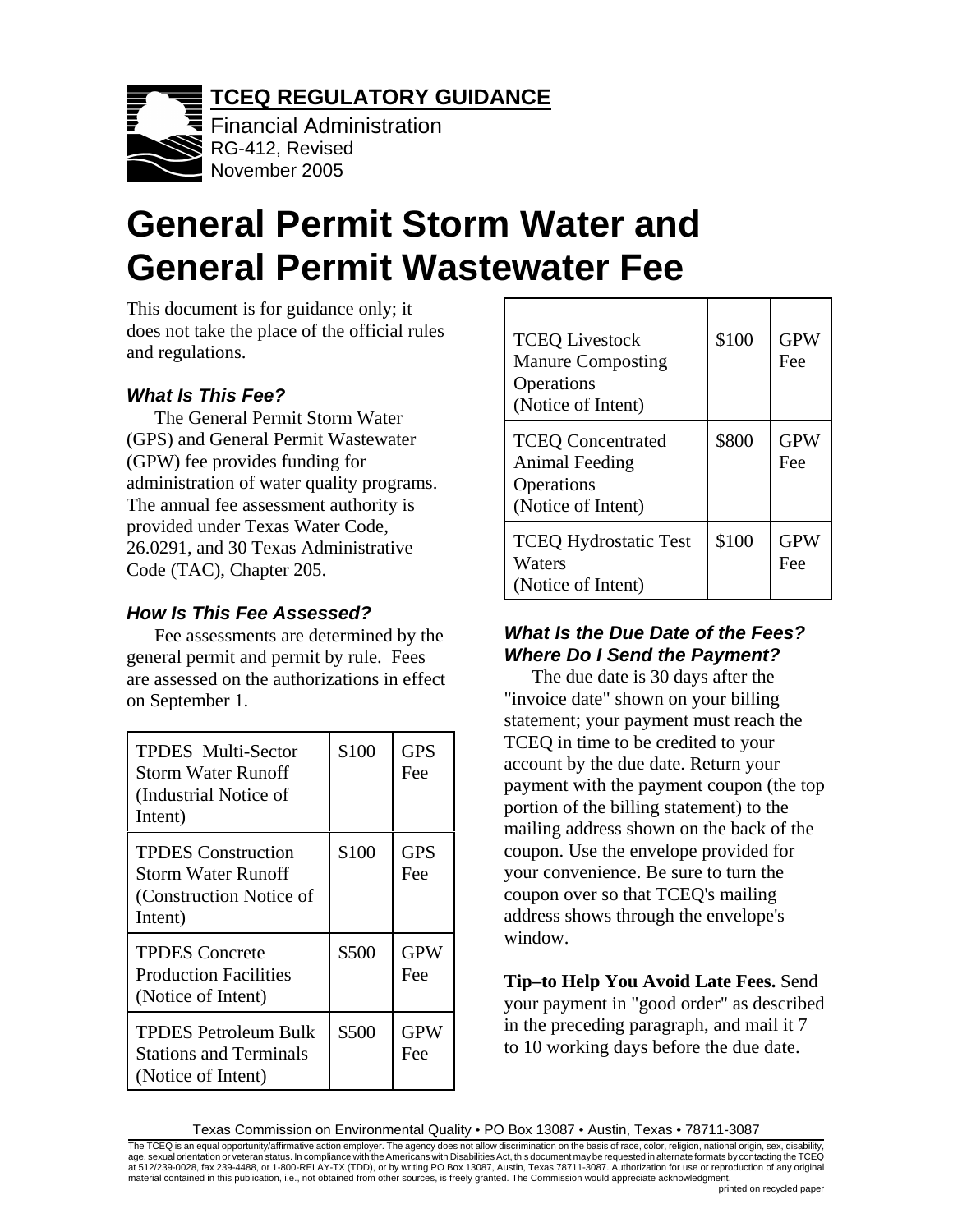#### *Will I Be Charged Late Fees?*

If payment is not received in time to be credited to your account by the due date, the TCEQ will charge penalties and interest, as provided for in 30 TAC Chapter 12 of the agency rules. A penalty of 5 percent of the fee due will be assessed if the fee is not paid by the due date. If not paid within 30 days after the due date, an additional 5 percent penalty will be assessed. After the bill is 60 days overdue, the TCEQ will assess interest charges until the balance is paid. Interest is charged at the variable rate of prime plus 1 percent. The prime rate for the calendar year is the prime rate published in the Wall Street Journal on the first business day of the calendar year.

#### *What If We Can't Submit Payment by the Due Date? Will Late Fees Be Accrued?*

Yes. The General Permit Storm Water and General Permit Wastewater fees are assessed annually. The authorization holder has the opportunity to plan for payment of these fees before billing.

In addition, TCEQ fees can now be paid online by credit card or ACH (electronic check) at www.tceq.state.tx.us/epay.

#### *How can I transfer credit from one account to another?*

You must provide written authorization to transfer the credit from one account to another. In your correspondence, please provide the account number with the credit and the Waste Water GPW or GPS account number. Send your letter to: Texas Commission on Environmental **Quality** Financial Administration Division Revenue Section MC 214 P.O. Box 13087 Austin, Texas 78711-3087

# *What If I Think I Should Not Have Been Billed or My Fee Is Incorrect?*

TCEQ generates invoices for all authorizations in effect on September 1. The invoices are mailed using the last address the TCEQ has on record. The authorization holder at the time of billing is required to pay the fee.

If you want to dispute your fee, you must do so in writing. The TCEQ may not adjust the amount due if your request for adjustment is *received* more than one year after the date on which the fee was paid in full. You can telephone TCEQ offices to clarify questions you may have about your fee. (For phone numbers, see the heading "Where Do I Send Correspondence or Get More Information.")

In the correspondence, please provide your account name, account number, permit number, and the description of the suspected error. Send your letter to:

Texas Commission on Environmental **Quality** 

Wastewater Permitting Section Storm Water & Pretreatment Team, MC148 P.O. Box 13087 Austin, Texas 78711-3087 512/239-4433

#### *Why Didn't I Receive a Fee Adjustment?*

When a dispute does not result in an adjustment of the fee, it is usually due to one of the following reasons.

**Change in Ownership or Operator.**  When the owner and/or operator has changed and the current authorization holder did not submit a Notice of Termination to be effective before September 1, the current authorization holder on record with the TCEQ is still responsible for the fee. For a change in owner and/or operator, the current authorization holder must submit a Notice of Termination, and the new owner and/or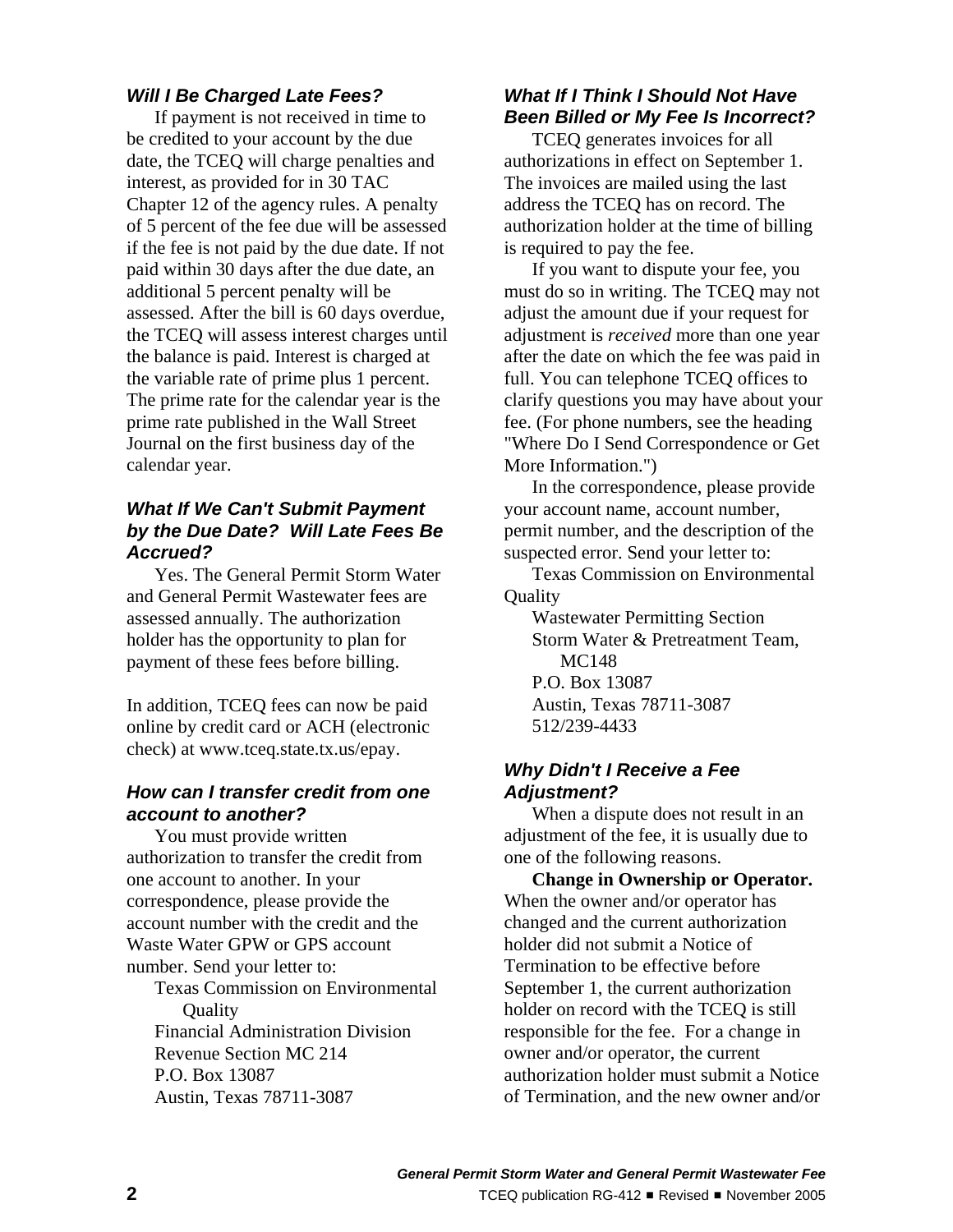operator must file a Notice of Intent 10 days prior to the change.

**Address Change.** When the authorization holder did not receive the bill, or received it late, because of an outdated or incorrect address filed with the TCEQ, late fees are still due. The owner and/or operator must submit a Notice of Change.

**Termination of Authorization.** If an authorization holder did not request termination of the authorization to be effective before September 1, the fee for that year is still due. The owner and/or operator must submit a Notice of Termination.

You can often *avoid problems* like these by *promptly notifying the TCEQ*  about important changes in your facility's status. To terminate an authorization or to make changes to an address, obtain the necessary form or instructions for providing notice from the contact listed under the section Where Do I Send Correspondence or Get More Information?

### *What If My Facility is Not In Operation, But We Want to Retain the Authorization? Will We Still Be Assessed Fees?*

Yes. Fees will still be assessed based on the current authorization.

### *Are the General Permit Storm Water and General Permit Wastewater Fees Prorated?*

No. General Permit Storm Water and General Permit Wastewater fees are assessed based on the authorization in effect on September 1. The permittee is required to pay the full amount, even though the authorization may be terminated after September 1. A Notice of Intent or Notice of Termination will not be processed until all annual fees are paid.

# *Will Payment of the Annual Fee Renew the Authorization?*

No. The General Permit Storm Water and General Permit Wastewater fee that is assessed annually does not apply towards the Notice of Intent application fee. When a general permit is renewed, to continue authorization, a Notice of Intent may be required. If a Notice of Intent is required, an application fee must be submitted with the Notice of Intent. You can get a Notice of Intent form and check the requirements of the general permit from the Storm Water & Pretreatment Team Web page shown under the heading "Where Do I Send Correspondence or Get More Information."

# *Why Do I Have to Return the Coupon with My Payment?*

The payment coupon (the top portion of your bill) contains an optical character reader (OCR) line. When we receive your payment, a computer reads your account number from that OCR line. Automated processing allows the agency to keep up with the large number of transactions handled. Without the coupon, your transaction cannot be handled by the faster, automated process. Processing "by hand" can be time-consuming (for example, see "If I Have More than One Account..."), and your account may not be credited in time to avoid late fees.

# *If I Have More Than One Account, May I Send One Check for the Total Amount?*

You may send all your payments in one envelope, but please enclose a separate check for each coupon. If the number of checks does not equal the number of coupons, we won't know which accounts to credit your payment to. We will not be able to process your transactions by the faster, automated process; instead, we will have to contact you by phone to find out how the payment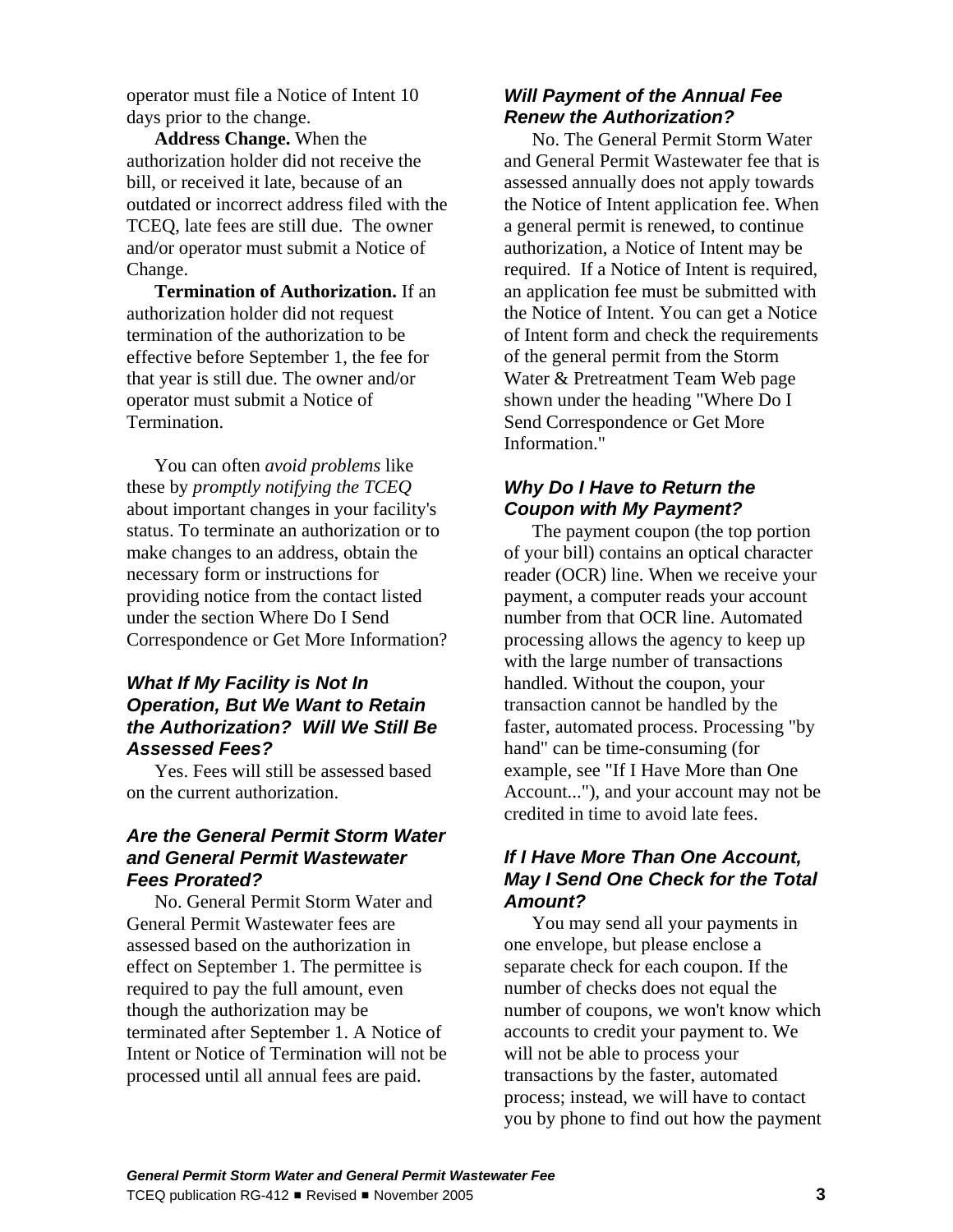should be credited. Processing "by hand" can become time-consuming (for example, playing "telephone tag"), and your account may not be credited in time to avoid late fees.

# *What Does "FY" Mean on My Statement?*

"FY" stands for the TCEQ's "fiscal year," which runs from September 1 through August 31. The fee assessment and payment correspond to that time period.

#### *Where Do I Send Correspondence or Get More Information?*

**For a Copy of Your Authorization Acknowledgment Letter.** You routinely receive an acknowledgment letter after your Notice of Intent has been deemed administratively complete. Additional copies of your authorization may be purchased from the TCEQ's Records Services Section, 512/239-2900. There is a small fee for copying.

**For TCEQ rules, publications, and other information.** You can find the official version of the TCEQ Wastewater General Permits and related forms for Storm Water General Permits on the TCEQ Web site www.tceq.state.tx.us.

Other ways to obtain a copy of the rules, and of TCEQ publications, include the following:

• Go to www.tceq.state.tx.us, and—under the "Site Navigation" bar—follow the links "Forms and Publications" and "Rules, Policy & Legislation." • You can also contact the TCEQ Publications Unit at 512/239-0028. Try to

give rule, publication, or form numbers as well as the title; this information will help the TCEQ staff get the correct item to you as quickly as possible. You may also fax your order to 512/239-4488, or write to TCEQ Publications, MC 195; PO Box 13087; Austin, TX 78711-3087.

• The Texas Administrative Code can be found on the Secretary of State's Web site at www.sos.state.tx.us.

**For Technical Information.** For technical information about the TCEQ's regulatory program, contact: Texas Commission on Environmental **Ouality** Wastewater Permitting Section Storm Water and Pretreatment Team, MC 148 P.O. Box 13087 Austin, Texas 78711-3087 512/239-4671 **For Submitting Wastewater General Permit Forms.** For submitting forms such as a Notice of Intent, Notice of Termination, or Notice of Change, send to: Texas Commission on Environmental **Quality** Customer Information and

Applications Processing Section Applications Review and Processing Team, MC 146 P.O. Box 13087

Austin, Texas 78711-3087 512/239-4671

#### **For Submitting Storm Water**

**Forms.** For submitting storm water forms such as a Notice of Intent, Notice of Termination,or Notice of Change, send to: Texas Commission on Environmental **Ouality** Wastewater Permitting Section Storm Water & Pretreatment Team, MC 228 P.O. Box 13087 Austin, Texas 78711-3087 or e-mail swpermit@tceq.state.tx.us **For Submitting a Storm Water Form Electronically.** To submit a Storm

Water Notice of Intent or No Exposure Certification form, or to terminate an authorization electronically through STEERS, go to www.tceq.state.tx.us/steers for the